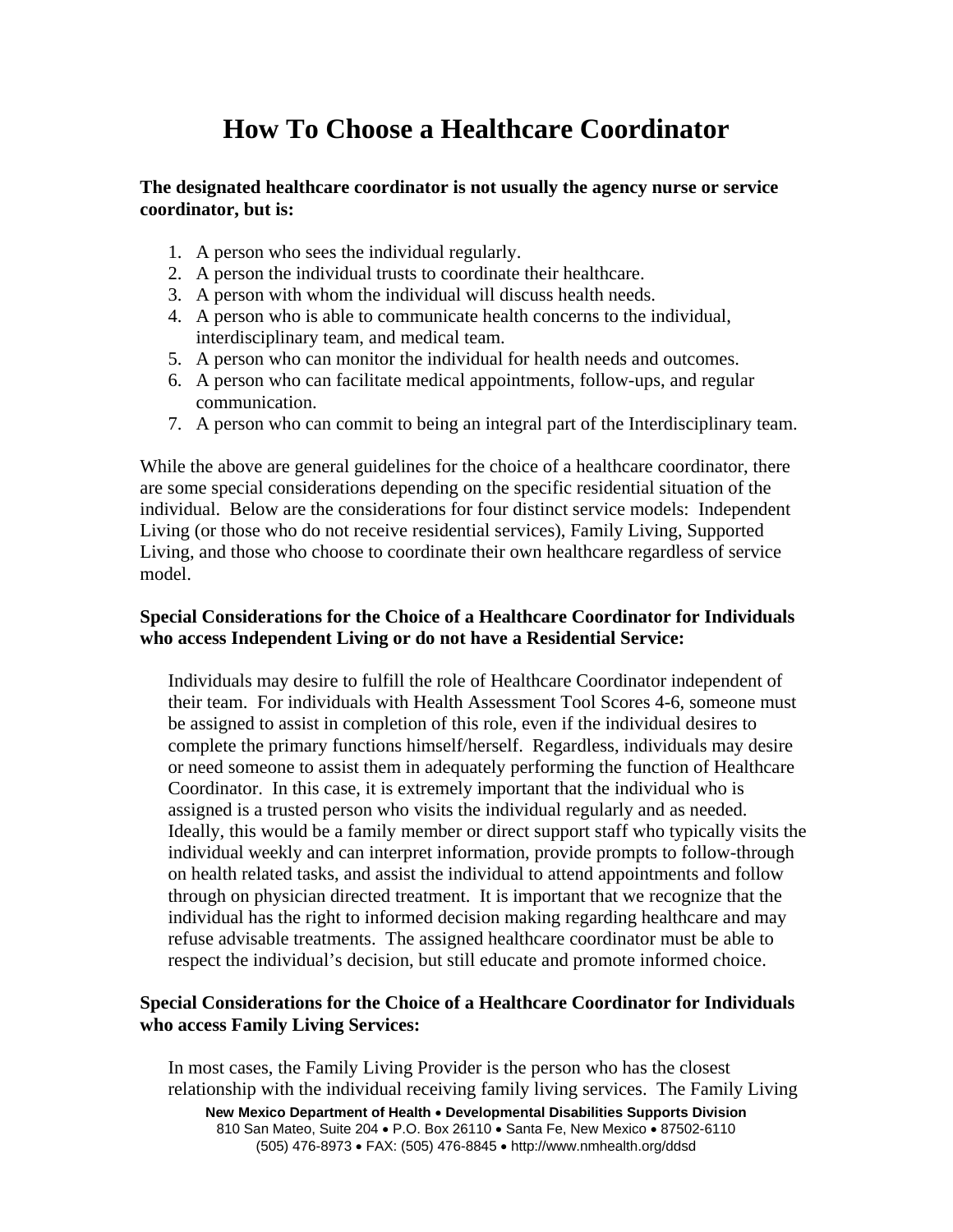Provider will be readily available to monitor health needs, to schedule appointments, and to track follow-up medical care. For these reasons, typically the Family Living Provider is the most appropriate person to coordinate healthcare for individuals accessing this service. Occasionally, however, the individual or team may feel that there is an alternate person who is more appropriate. The individual may be more comfortable with a close family member who is actively involved with the person coordinating their healthcare, or the family living provider may feel that they do not have the communication or facilitation skills to assure the individual's healthcare is well coordinated or that support from another team member would be helpful given the complexity of an individual's health needs.

### **Special Considerations for the Choice of a Healthcare Coordinator for Individuals who access Supported Living Services:**

If an individual accesses Supported Living Services, it is imperative that healthcare is well coordinated due to the revolving nature of staffing in this environment. For this reason, it is necessary that the person chosen to coordinate healthcare is accessible to the staff, has a relationship with the individual, and has the ability to communicate effectively to the agency and team. Frequently the person who is most able to fulfill this role well is the house manger. While the healthcare coordinator may coordinate healthcare tasks, this does not mean that they are going to personally fulfill all of them. The healthcare coordinator for an individual using supported living services delegates, monitors documentation, and communicates both treatment and follow up needs to others in the agency and on the team. It is not necessary that healthcare coordination be fulfilled the by the house manager. If the individual or team feel there is someone else on the team who is better able to fulfill the role, that person may be chosen—however, the chosen person should only be the agency nurse for those with complex medical conditions.

#### **Special Considerations for Individuals who Coordinate their own Healthcare:**

If an individual prefers, he or she may coordinate his or her own healthcare. This means that they will take responsibility for the appointments, information, and decisions that are made. This does not mean, however, that they are alone. The interdisciplinary team remains a resource for the individual (for individuals with Health Assessment Tool score of 4-6, an individual must be named to assist the individual). The team should discuss with the individual what role the individual would like the team to play. Does the person want someone to assist in scheduling appointments, filling medications, monitoring health needs? Does the person just want someone to talk to if they are uncertain of the appropriate action to take regarding a health need or information? The team should respect the individual's desire to coordinate healthcare, but be available as a resource. At times, everyone is uncertain of the right decision regarding their own healthcare—people receiving paid supports have the same uncertainties. It is the job of the team to provide support, education and assistance regarding healthcare to an individual who requests it so the